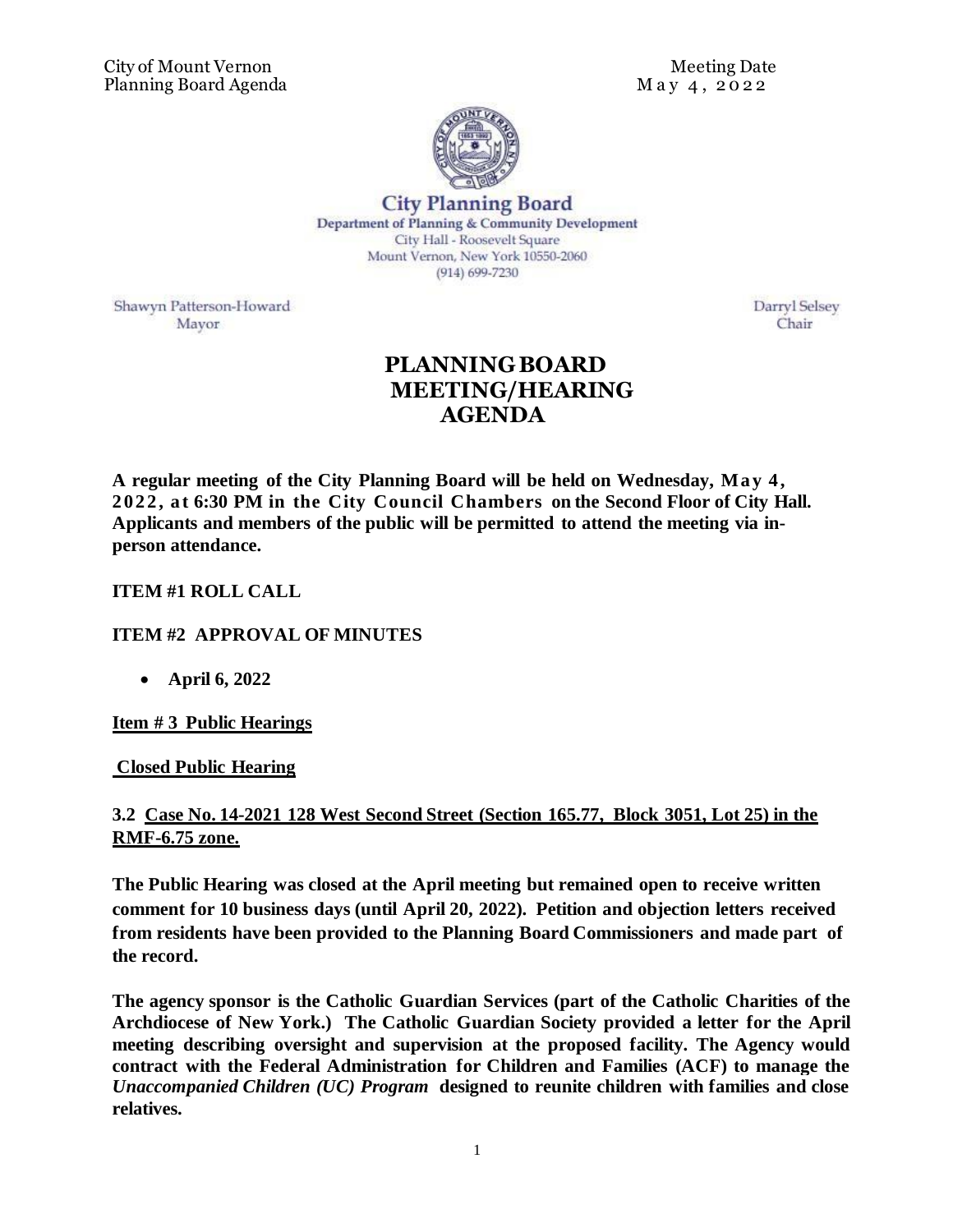**The NYS Office of Children and Family Services** certifies the program and physical plant for occupancy by the children and **conducts 6-month inspections of the facility.** *Applicant had provided a requested Narrative describing the group homes within a two-mile radius of the subject property. A map was also provided showing these group homes.* 

**The Planning Board has received comments from the Fire Department providing NYS Comp Codes Rules and Regulation 488.3 for Group Homes Physical Facility and the results of a walk-through of the facility with deficiencies noted. The Planning Board also received comments from the Police Department and the Water Bureau. Applicant has provided the owner's letter responding to the Fire Department comments. The Catholic Guardian Society is aware of the Planning Board's proposed 5-year approval of the special permit with annual review by the Planning Board.** 

**The Planning Board previously confirmed the proposed action as a Type II action on November 3, 2021. Therefore, ending the SEQRA review.** 

*A draft resolution was prepared for the Board's review and consideration with a five-year term limit on the special permit and annual review by the Planning Board.* 

#### **Closed Public Hearing**

**\**

# **3.3 Case No. 15 – 2021 0 Millington Street (Section 165.25, Block 4055, Lot 6) located in the R2-4.5 Zoning District.**

**Applicant (Millington LLC) is the owner of a vacant 0.23-acre (10,500 sf) parcel located at 0 Millington Street. The subject property is on the south side of Millington Street closer to Columbus Avenue in the R2-4.5 zoning district. Applicant received an area variance for the proposed lot width and frontage for each new lot from the ZBA on October 19, 2021. The proposed lot width and frontage is 37.5' for each lot whereas the requirement is 50'.** 

**SEQRA** – **The Planning Board issued a Negative Declaration for this Unlisted action at its April meeting. Application was referred to the Police Department, Fire Department and the Water Bureau. The City Tree Surgeon has provided a** *Report and Tree Evaluation* **for the two-lot Millington subdivision for the Planning Board. The Department of Public Safety and the City Water Bureau have responded.** 

*A draft resolution was prepared for the Board's review and consideration.* 

**Note: Work Sessions will be open to the public but closed to public participation subject to the Open Meetings Law, [Section 105 of New York State Public Officers Law, Article 7].**